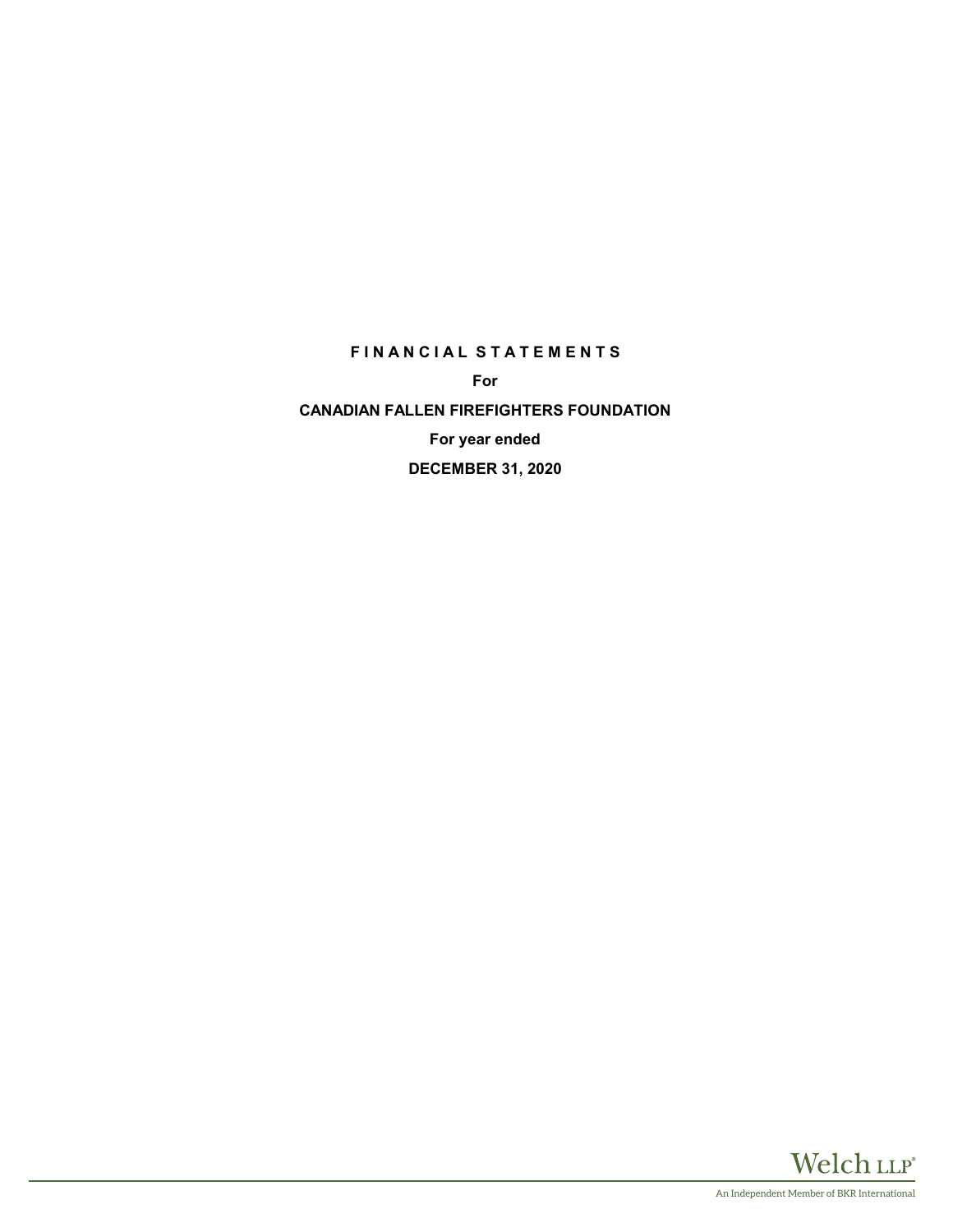# Welch LLP®

#### **INDEPENDENT AUDITOR'S REPORT**

To the Members of

#### **CANADIAN FALLEN FIREFIGHTERS FOUNDATION**

#### *Qualified Opinion*

We have audited the financial statements of Canadian Fallen Firefighters Foundation (the Foundation), which comprise the statement of financial position as at December 31, 2020, and the statement of operations and changes in net assets and the statement of cash flows for the year then ended, and a summary of significant accounting policies and explanatory information.

In our opinion, except for the possible effects of the matters described in the Basis for Qualified Opinion paragraphs, the financial statements present fairly, in all material respects, the financial position of Canadian Fallen Firefighters Foundation as at December 31, 2020 and the results of its operations, the changes in its net assets and its cash flows for the year then ended in accordance with Canadian accounting standards for not-for-profit organizations.

#### *Basis for Qualified Opinion*

In common with many not-for-profit organizations, the Foundation derives revenue from charitable donations, the completeness of which is not susceptible of satisfactory audit verification. Accordingly, our verification of these revenues was limited to the amounts recorded in the records of the Foundation and we were not able to determine whether any adjustments might be necessary to donation revenue, net revenues and cash flows for the years ended December 31, 2020 and 2019, current assets as at December 31, 2020 and 2019 and net assets as at January 1, 2019 and 2020 and December 31, 2019 and 2020. The audit opinion on the financial statements for the year ended December 31, 2019 was modified accordingly because of the possible effects of this limitation in scope.

The Foundation's inventory is held in different locations across the country and due to logistical constraints we were unable to observe the counting of physical inventories recorded in the financial statements at December 31, 2020. We were unable to satisfy ourselves concerning the inventory quantities, which are stated in the statement of financial position at \$22,235, by alternate means. Consequently, we were unable to determine whether any adjustments might have been necessary in respect of recorded inventories as at December 31, 2020 and of the related impact on the Foundation's statement of operations, statement of changes in net assets and its statement of cash flows from operations for the year ended December 31, 2020.

We conducted our audit in accordance with Canadian generally accepted auditing standards. Our responsibilities under those standards are further described in the *Auditor's Responsibilities for the Audit of the Financial Statements* section of our report. We are independent of the Foundation in accordance with the ethical requirements that are relevant to our audit of the financial statements in Canada, and we have fulfilled our ethical responsibilities in accordance with these requirements. We believe that the audit evidence we have obtained is sufficient and appropriate to provide a basis for our qualified opinion.

#### *Responsibilities of Management and Those Charged with Governance for the Financial Statements*

Management is responsible for the preparation and fair presentation of the financial statements in accordance with Canadian accounting standards for not-for-profit organizations, and for such internal control as management determines is necessary to enable the preparation of financial statements that are free from material misstatement, whether due to fraud or error.

In preparing the financial statements, management is responsible for assessing the Foundation's ability to continue as a going concern, disclosing, as applicable, matters related to going concern and using the going concern basis of accounting unless management either intends to liquidate the Foundation or to cease operations, or has no realistic alternative but to do so.

Those charged with governance are responsible for overseeing the Foundation's financial reporting process.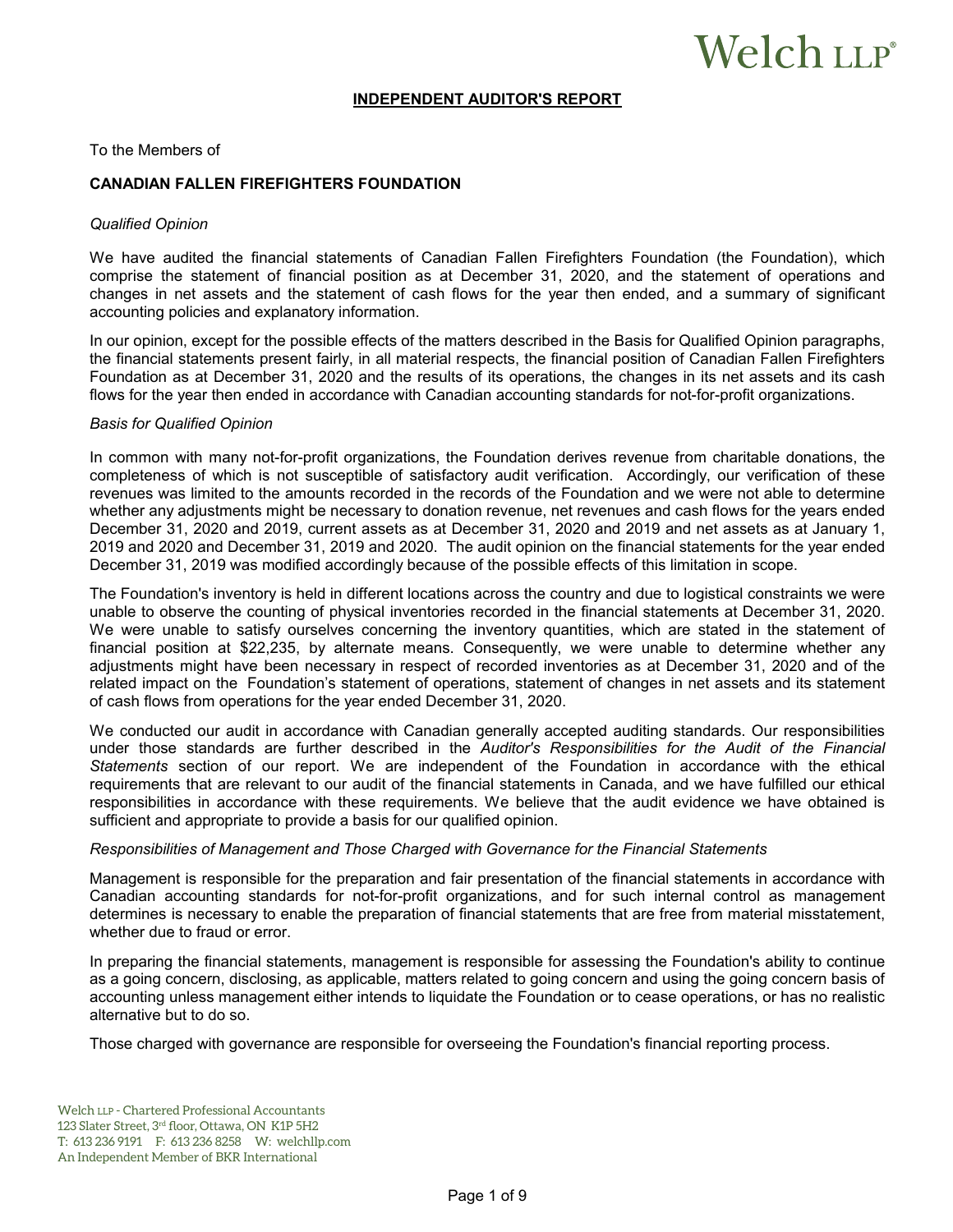# *Auditor's Responsibilities for the Audit of the Financial Statements*

Our objectives are to obtain reasonable assurance about whether the financial statements as a whole are free from material misstatement, whether due to fraud or error, and to issue an auditor's report that includes our opinion. Reasonable assurance is a high level of assurance, but is not a guarantee that an audit conducted in accordance with Canadian generally accepted auditing standards will always detect a material misstatement when it exists. Misstatements can arise from fraud or error and are considered material if, individually or in the aggregate, they could reasonably be expected to influence the economic decisions of users taken on the basis of these financial statements.

As part of an audit in accordance with Canadian generally accepted auditing standards, we exercise professional judgment and maintain professional skepticism throughout the audit. We also:

- Identify and assess the risks of material misstatement of the financial statements, whether due to fraud or error, design and perform audit procedures responsive to those risks, and obtain audit evidence that is sufficient and appropriate to provide a basis for our opinion. The risk of not detecting a material misstatement resulting from fraud is higher than for one resulting from error, as fraud may involve collusion, forgery, intentional omissions, misrepresentations, or the override of internal control.
- Obtain an understanding of internal control relevant to the audit in order to design audit procedures that are appropriate in the circumstances, but not for the purpose of expressing an opinion on the effectiveness of the Foundation's internal control.
- Evaluate the appropriateness of accounting policies used and the reasonableness of accounting estimates and related disclosures made by management.
- Conclude on the appropriateness of management's use of the going concern basis of accounting and, based on the audit evidence obtained, whether a material uncertainty exists related to events or conditions that may cast significant doubt on the Foundation's ability to continue as a going concern. If we conclude that a material uncertainty exists, we are required to draw attention in our auditor's report to the related disclosures in the financial statements or, if such disclosures are inadequate, to modify our opinion. Our conclusions are based on the audit evidence obtained up to the date of our auditor's report. However, future events or conditions may cause the Foundation to cease to continue as a going concern.
- Evaluate the overall presentation, structure and content of the financial statements, including the disclosures, and whether the financial statements represent the underlying transactions and events in a manner that achieves fair presentation.

We communicate with those charged with governance regarding, among other matters, the planned scope and timing of the audit and significant audit findings, including any significant deficiencies in internal control that we identify during our audit.

Welch LLP

Chartered Professional Accountants Licensed Public Accountants

Ottawa, Ontario October 1, 2021.

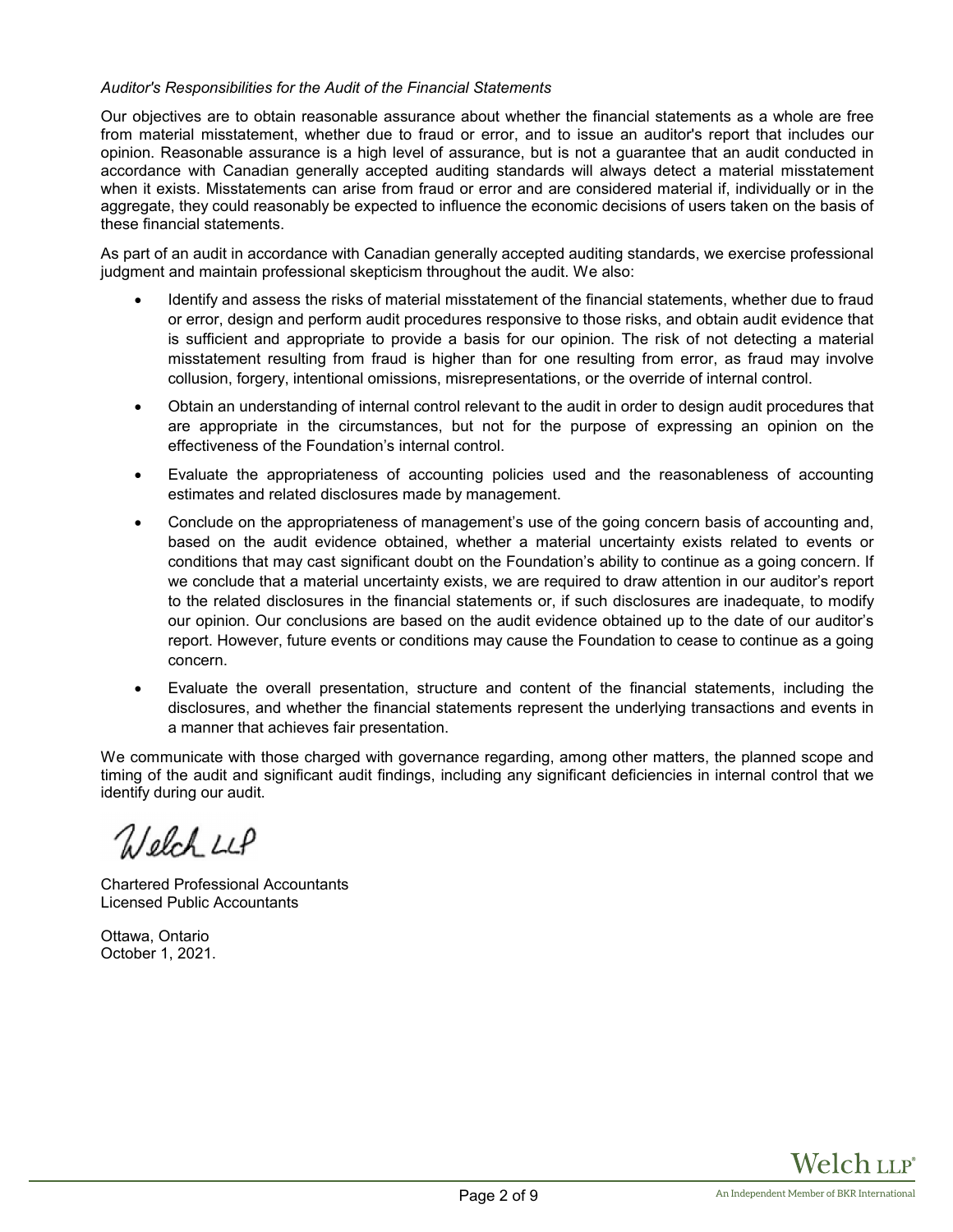# **CANADIAN FALLEN FIREFIGHTERS FOUNDATION STATEMENT OF FINANCIAL POSITION DECEMBER 31, 2020**

|                                             | 2020          | 2019          |
|---------------------------------------------|---------------|---------------|
| <b>ASSETS</b>                               |               |               |
| <b>CURRENT ASSETS</b>                       |               |               |
| Cash                                        | \$<br>720,732 | 434,489<br>\$ |
| Guaranteed investment certificates - note 4 | 1,217,018     | 1,185,764     |
| Accounts receivable                         | 87,673        | 98,874        |
| Government remittances receivable           | 3,752         | 13,543        |
| Inventory - note 5                          | 22,235        | 23,977        |
| Prepaid expenses                            | 33,930        | 33,897        |
|                                             | 2,085,340     | 1,790,544     |
| <b>TANGIBLE CAPITAL ASSETS - note 8</b>     | 3,067         | 3,834         |
|                                             | \$2,088,407   | \$1,794,378   |
| <b>LIABILITIES AND NET ASSETS</b>           |               |               |
| <b>CURRENT LIABILITIES</b>                  |               |               |
| Accounts payable and accrued liabilities    | \$<br>11,395  | \$<br>26,794  |
| <b>DEFERRED CONTRIBUTIONS - note 6</b>      | 95,531        | 137,620       |
|                                             | 106,926       | 164,414       |
| <b>NET ASSETS</b>                           |               |               |
| Unrestricted                                | 1,981,481     | 1,629,964     |
|                                             | \$2,088,407   | \$1,794,378   |
| Approved by the Board:                      |               |               |
| <b>DAVID SHEEN</b>                          |               |               |

. . . . . . . . . . . . . . . . . . . . . . . . . . . . . Director

BRUCE PARADIS

. . . . . . . . . . . . . . . . . . . . . . . . . . . . . Director

(See accompanying notes)

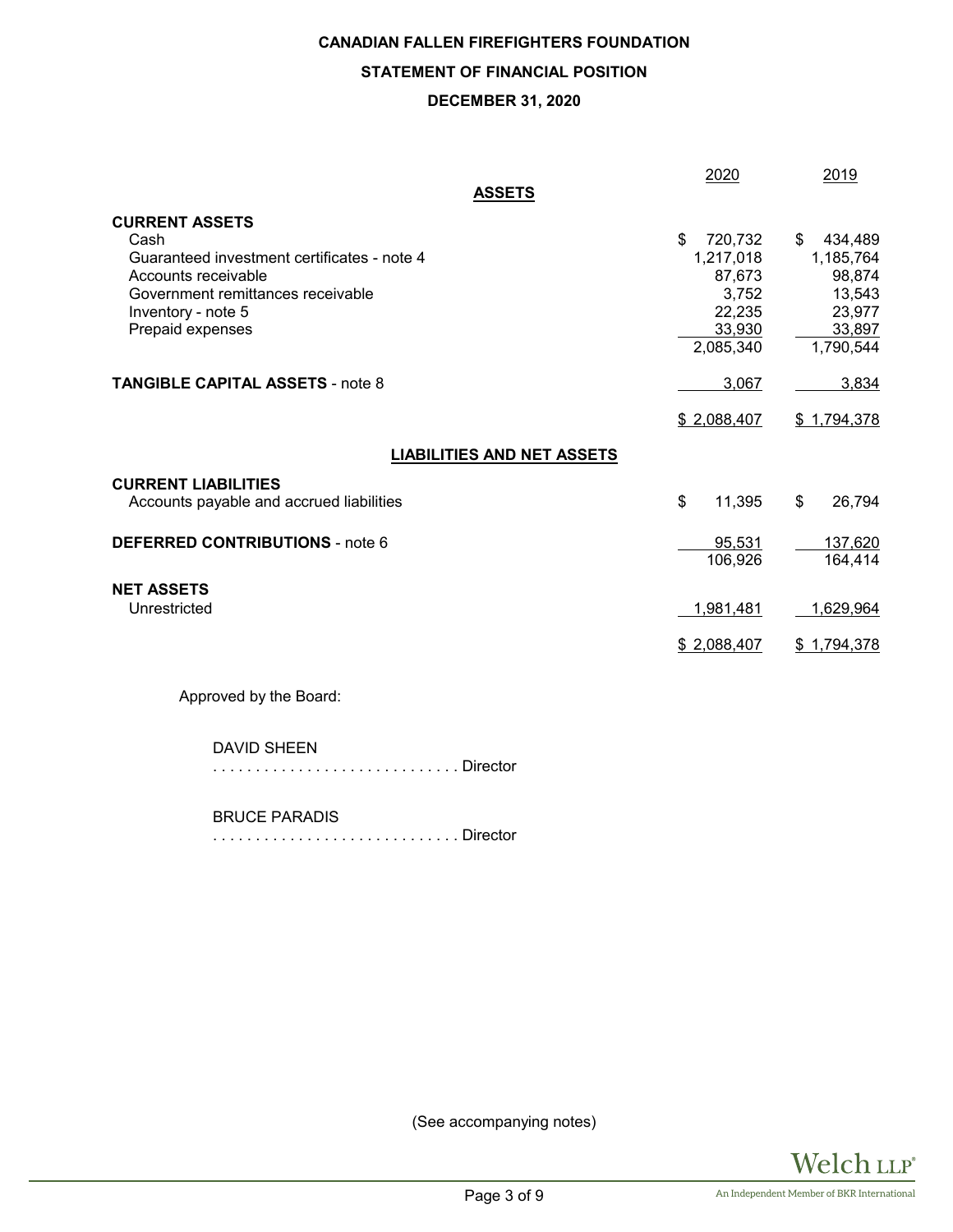# **CANADIAN FALLEN FIREFIGHTERS FOUNDATION STATEMENT OF OPERATIONS AND CHANGES IN NET ASSETS YEAR ENDED DECEMBER 31, 2020**

|                                                       | 2020        | 2019        |
|-------------------------------------------------------|-------------|-------------|
| <b>Revenues</b>                                       |             |             |
| Donations received:                                   |             |             |
| Receipted                                             | \$<br>8,408 | \$<br>8,171 |
| Other                                                 | 184,473     | 187,072     |
| iMedia funding (formerly CBU)                         | 158,402     | 114,586     |
| Scholarships - note 6                                 | 38,492      | 28,645      |
| Interest                                              | 35,492      | 31,373      |
| Other                                                 | 22,213      | 12,228      |
| Sponsorship                                           | 6,000       | 42,635      |
| Funeral - note 6                                      | 4,000       | 2,000       |
| Sales of souvenirs                                    | 1,742       | 25,552      |
| United Way                                            | 1,106       | 2,080       |
|                                                       | 460,328     | 454,342     |
| <b>Expenses</b>                                       |             |             |
| Scholarships                                          | 38,492      | 28,645      |
| Professional fees                                     | 15,453      | 15,207      |
| Honorariums                                           | 16,600      | 16,080      |
| Rent                                                  | 13,399      | 15,302      |
| Advertising and promotion - note 5                    | 7,790       | 43,320      |
| Insurance                                             | 4,533       | 4,985       |
| Annual ceremony                                       | 4,278       | 62,516      |
| <b>Funerals</b>                                       | 4,000       | 2,000       |
| Office and general                                    | 3,209       | 6,457       |
| Amortization                                          | 767         | 426         |
| Interest and bank charges                             | 290         | 427         |
| LODD families expense                                 |             | 32,222      |
| Executive and director                                |             | 8,105       |
| Camp F.A.C.E.S.                                       |             | 2,829       |
| Fundraising                                           |             | 89          |
|                                                       | 108,811     | 238,610     |
| Net revenues before income from marketable securities | 351,517     | 215,732     |
| Realized gain on marketable securities                |             | 3,952       |
| <b>Net revenues</b>                                   | 351,517     | 219,684     |
| Net assets, beginning of year                         | 1,629,964   | 1,410,280   |
| Net assets, end of year                               | \$1,981,481 | \$1,629,964 |

(See accompanying notes)

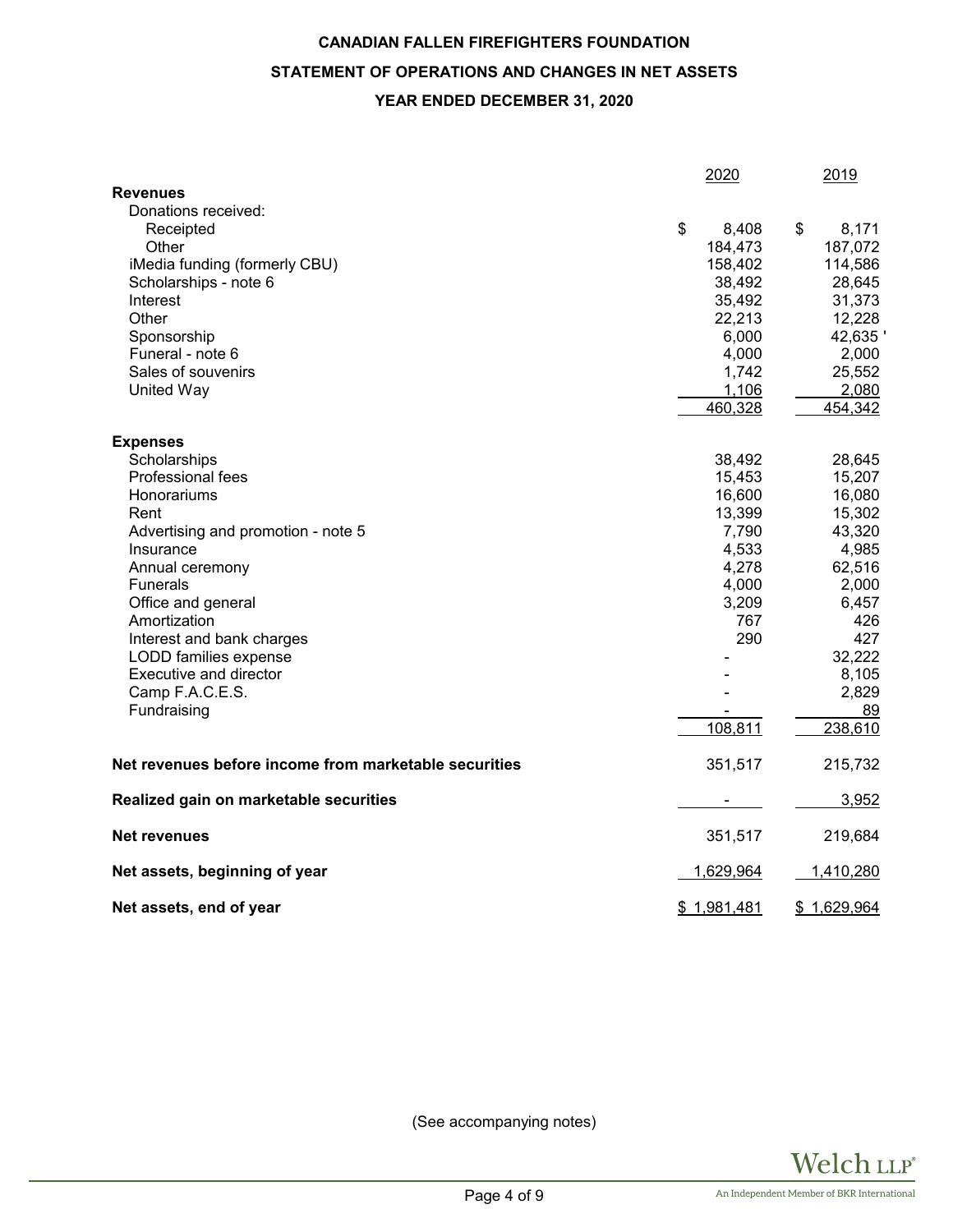# **CANADIAN FALLEN FIREFIGHTERS FOUNDATION**

# **STATEMENT OF CASH FLOWS**

# **YEAR ENDED DECEMBER 31, 2020**

| <b>CASH FLOWS PROVIDED FROM (USED IN)</b><br><b>OPERATING ACTIVITIES</b> | 2020           |    | 2019             |
|--------------------------------------------------------------------------|----------------|----|------------------|
| Net revenues                                                             | \$<br>351,517  | S. | 215,732          |
| Adjustments for:                                                         |                |    |                  |
| Amortization                                                             | 767            |    | 426              |
| Gain on sale of marketable securities                                    |                |    | 3,952            |
|                                                                          | 352,284        |    | 220,110          |
| Changes in non-cash working capital:                                     |                |    |                  |
| Accounts receivable                                                      | 11,201         |    | 29,749           |
| Government remittances receivable                                        | 9,791          |    | (3, 599)         |
| Inventory                                                                | 1,742          |    | 14,714           |
| Prepaid expenses                                                         | (33)           |    | (32, 349)        |
| Accounts payable and accrued liabilities                                 | (15, 399)      |    | 8,525            |
| Deferred contributions                                                   | (42,089)       |    | (27, 438)        |
|                                                                          | 317,497        |    | 209,712          |
| <b>INVESTING ACTIVITIES</b>                                              |                |    |                  |
| Purchase of tangible capital assets                                      |                |    | (4,260)          |
| Purchase of guaranteed investment certificates                           | (221, 407)     |    | (277, 931)       |
| Proceeds from redemption of guaranteed investment certificates           | <u>190,153</u> |    | 51,179           |
|                                                                          | (31, 254)      |    | <u>(231,012)</u> |
| <b>INCREASE (DECREASE) IN CASH</b>                                       | 286,243        |    | (21, 300)        |
| <b>CASH, BEGINNING OF YEAR</b>                                           | 434,489        |    | 455,789          |
| <b>CASH, END OF YEAR</b>                                                 | \$<br>720,732  | \$ | 434,489          |

(See accompanying notes)

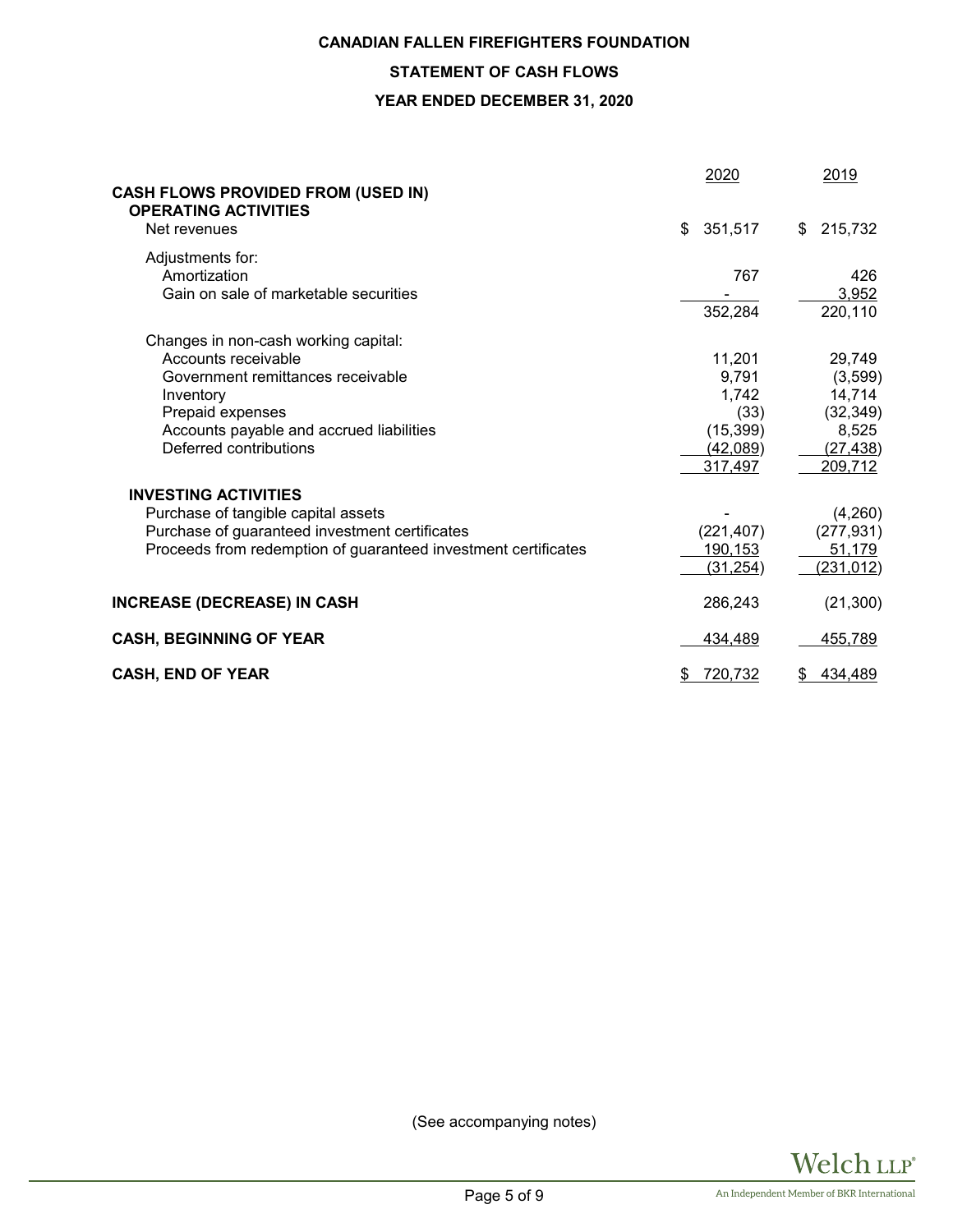# **CANADIAN FALLEN FIREFIGHTERS FOUNDATION NOTES TO THE FINANCIAL STATEMENTS YEAR ENDED DECEMBER 31, 2020**

# 1. **NATURE OF OPERATIONS**

The Canadian Fallen Firefighters Foundation ("Foundation") is incorporated under the provisions of *The Canada Corporations Act*, has continued under the Canada Not-for-profit Corporations Act and is a registered charity. The Foundation's principal purpose is to plan, direct and manage an annual Fallen Firefighters Memorial Service; to provide financial assistance to families of fallen firefighters for transportation and lodging during the annual memorial service; to provide support to families through education bursaries and scholarships and other avenues of financial assistance (funeral expenses and Camp F.A.C.E.S.); and to otherwise recognize firefighters who die in the line of duty.

The Foundation maintains its head office in Ottawa, Ontario.

#### 2. **SIGNIFICANT ACCOUNTING POLICIES**

#### *Basis of accounting*

These financial statements have been prepared in accordance with Canadian accounting standards for not-for-profit organizations.

#### *Use of estimates*

The preparation of financial statements in conformity with Canadian accounting standards for not-for-profit organizations requires management to make estimates and assumptions that affect the reported amounts of assets, liabilities, revenue and expenses and disclosure of contingent assets and liabilities. These estimates are reviewed annually and as adjustments become necessary, they are recognized in the financial statements in the period they become known.

Management makes accounting estimates in the determination of potentially uncollectible accounts receivable, when determining the valuation of inventory, when estimating the useful life of equipment and in the estimation of significant accrued liabilities.

#### *Revenue recognition*

Revenue from iMedia advertising contracts is recognized over the term of the contract. Revenue from donations and sponsorships is recognized upon receipt and revenue from investments is recognized as earned. Investment income is recognized as revenue in the period that it is earned. The Foundation follows the deferral method of accounting for contributions. Restricted contributions are recognized as revenue in the year in which related expenses are incurred. Unrestricted contributions are recognized as revenue when received or receivable if the amount to be received can be reasonably estimated and collectability is reasonably assured.

Revenue from souvenir sales are recognized once the goods are sold.

#### *Financial instruments*

Cash and guaranteed investment certificates are measured at fair value at the financial statement date.

All other financial instruments are measured at cost or amortized cost at the financial statement date.

#### *Inventories*

Inventory of souvenirs and merchandise are valued at lower of cost and net realizable value with cost determined substantially on a first-in, first-out basis.

#### *Tangible capital assets*

Tangible capital assets is stated at acquisition cost. Amortization is provided at the following methods and annual rates:

Equipment **Example 20%** declining balance

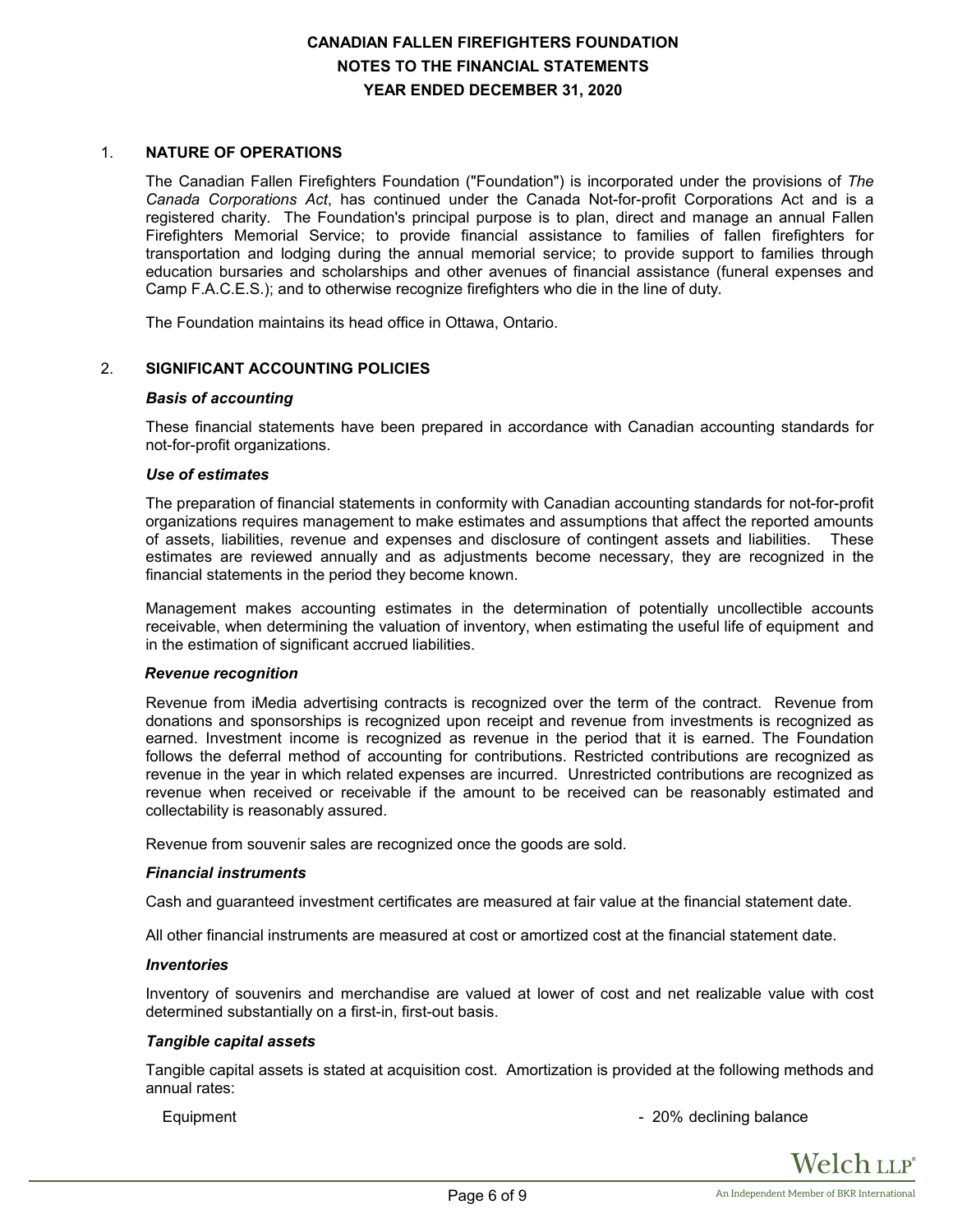# **CANADIAN FALLEN FIREFIGHTERS FOUNDATION NOTES TO THE FINANCIAL STATEMENTS - Cont'd. YEAR ENDED DECEMBER 31, 2020**

# 3. **FINANCIAL INSTRUMENTS**

The Foundation is exposed to various risks through its financial instruments. The following analysis provides a measure of the Foundation's risk exposure and concentrations at December 31, 2020.

The Foundation does not use derivative financial instruments to manage its risk.

## *Credit risk*

The Foundation is exposed to credit risk resulting from the possibility that parties may default on their financial obligations. The Foundation's maximum exposure to credit risk represents the sum of the carrying value of its cash, guaranteed investment certificates and its accounts receivable. The Foundation's cash and guaranteed investment certificates are held with a registered Canadian credit union and as a result management believes the risk of loss on this item to be remote. The Foundation manages its credit risk of its accounts receivable by reviewing accounts receivable aging monthly and following up on outstanding amounts. The Foundation believes that all accounts receivable at year end will be collected.

# *Liquidity risk*

Liquidity risk is the risk that the Foundation cannot meet a demand for cash or meet its financial obligations when they become due. The Foundation manages it liquidity requirements by preparing and monitoring forecasts of cash flow from operations, anticipating investing and financing activities, and holding assets that can readily be converted into cash.

#### *Market risk*

Market risk is the risk that the fair value or future cash flows of a financial instrument will fluctuate because of changes in market prices. Market risk is comprised of currency risk, interest rate risk and other price risk.

i) *Currency risk*

Currency risk is the risk that the fair value of financial instruments or future cash flows associated with the instruments will fluctuate relative to the Canadian dollar due to changes in foreign exchange rates.

The Foundation's financial instruments are denominated in Canadian dollars and it transacts primarily in Canadian dollars. As a result, the Foundation does not believe it is exposed to significant currency risk.

ii) *Interest rate risk*

Interest rate risk refers to the risk that the fair value of financial instruments or future cash flows associated with the instruments will fluctuate due to changes in market interest rates.

The Foundation manages its interest rate risk exposure through its investments in guaranteed investment certificates which provides fixed rates of interest. As such, the Foundation's exposure to interest rate risk is minimal.

iii) *Other price risk*

Other price risk refers to the risk that the fair value of financial instruments or future cash flows associated with the instruments will fluctuate because of changes in market prices (other than those arising from currency risk or interest rate risk), whether those changes are caused by factors specific to the individual instrument or its issuer or factors affecting all similar instruments traded in the market.

The Foundation is not exposed to other price risk.

#### *Changes in risk*

There have been no significant changes in the Foundation's risk exposures from the prior year.

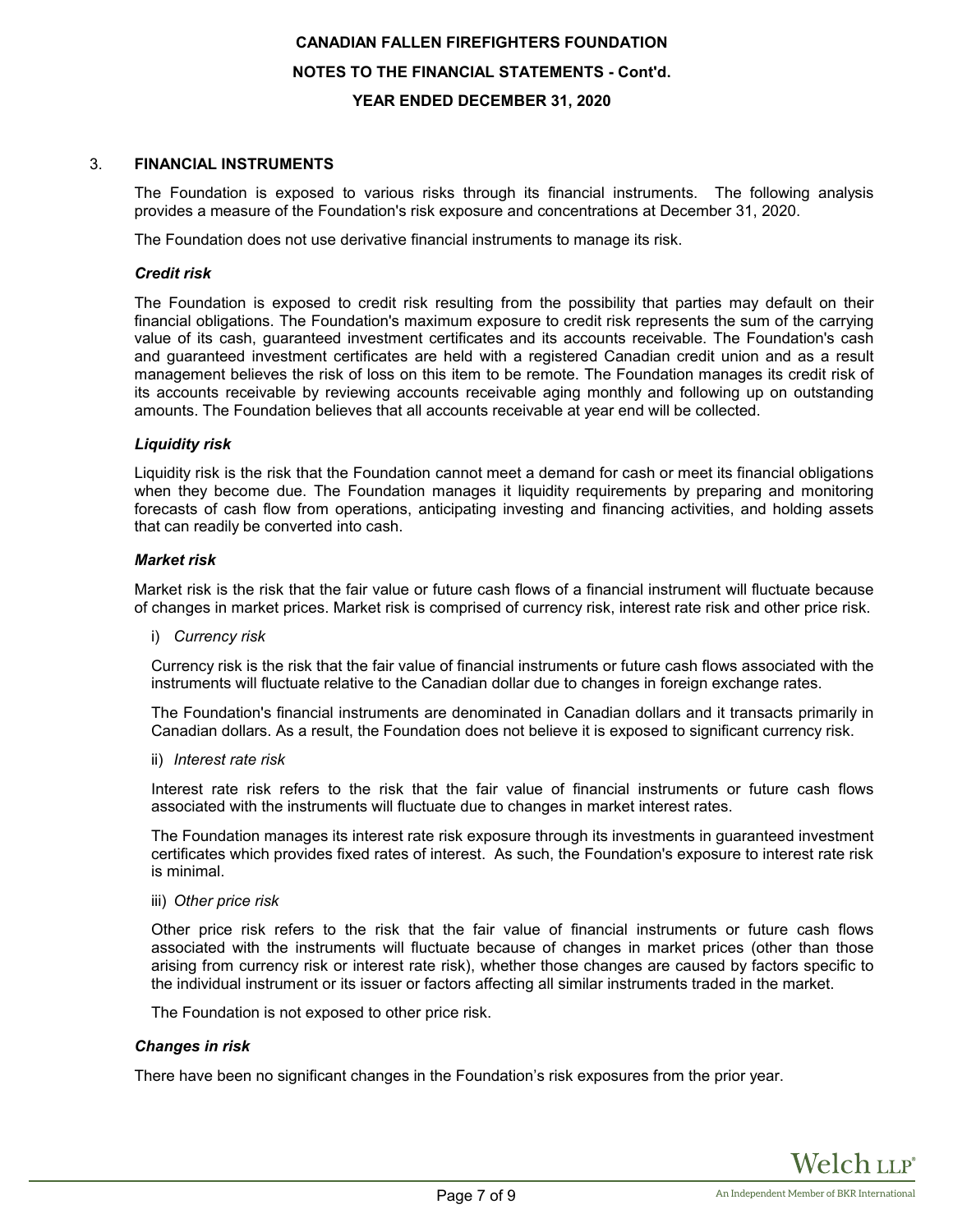# **CANADIAN FALLEN FIREFIGHTERS FOUNDATION NOTES TO THE FINANCIAL STATEMENTS - Cont'd. YEAR ENDED DECEMBER 31, 2020**

# 4. **GUARANTEED INVESTMENT CERTIFICATES**

Guaranteed investment certificates consist of the following:

|                                                           |   | 2020    |   | 2019    |
|-----------------------------------------------------------|---|---------|---|---------|
| Comtech Fire Credit Union - 2.75%, matures September 2021 | S | 84.193  | S | 81,932  |
| Comtech Fire Credit Union - 2.75%, matures October 2021   |   | 83,996  |   | 81,741  |
| Comtech Fire Credit Union - 2.00%, matures January 2023   |   | 83,212  |   | 81,580  |
| Comtech Fire Credit Union - 2.35%, matures January 2023   |   | 113,087 |   |         |
| Comtech Fire Credit Union - 2.35%, matures January 2023   |   | 84,815  |   |         |
| Comtech Fire Credit Union - 3.05%, matures May 2023       |   | 162,191 |   | 157,378 |
| Comtech Fire Credit Union - 2.10%, matures July 2023      |   | 171,065 |   | 167,698 |
| Comtech Fire Credit Union - 2.10%, matures July 2023      |   | 85,533  |   | 83,849  |
| Comtech Fire Credit Union - 2.10%, matures July 2023      |   | 82,620  |   | 80,994  |
| Comtech Fire Credit Union - 3.54%, matures March 2024     |   | 266,306 |   | 257,177 |
| Comtech Fire Credit Union - 1.82%, matures January 2020   |   |         |   | 110,523 |
| Comtech Fire Credit Union - 1.82%, matures January 2020   |   |         |   | 82,892  |
|                                                           |   |         |   | 185.764 |

# 5. **INVENTORY**

The total amount of inventory recognized as an expense for the current year is \$1,742 (2019 - \$27,024) and is included in advertising and promotion expenses.

# 6. **DEFERRED CONTRIBUTIONS**

Deferred contributions represent funds that have been received for specific purposes, as follows:

|                                                                             | 2020 |              |  |                  |  | 2019             |    |                    |  |
|-----------------------------------------------------------------------------|------|--------------|--|------------------|--|------------------|----|--------------------|--|
|                                                                             |      | Scholarships |  | Funeral<br>costs |  | Total            |    | <u>Total</u>       |  |
| Deferred contributions, beginning of year<br>Contributions received in year | \$   | 63.454<br>۰  |  | 74.164           |  | 137,620          | \$ | 165,058<br>1.825   |  |
| Interest earned in year<br>Recognized as revenue in year                    |      | (38, 492)    |  | 403<br>(4,000)   |  | 403<br>(42, 492) |    | 1,382<br>(30, 645) |  |
| Deferred contributions, end of year                                         |      | 24,962       |  | 70.567           |  | 95.531           |    | 137,620            |  |